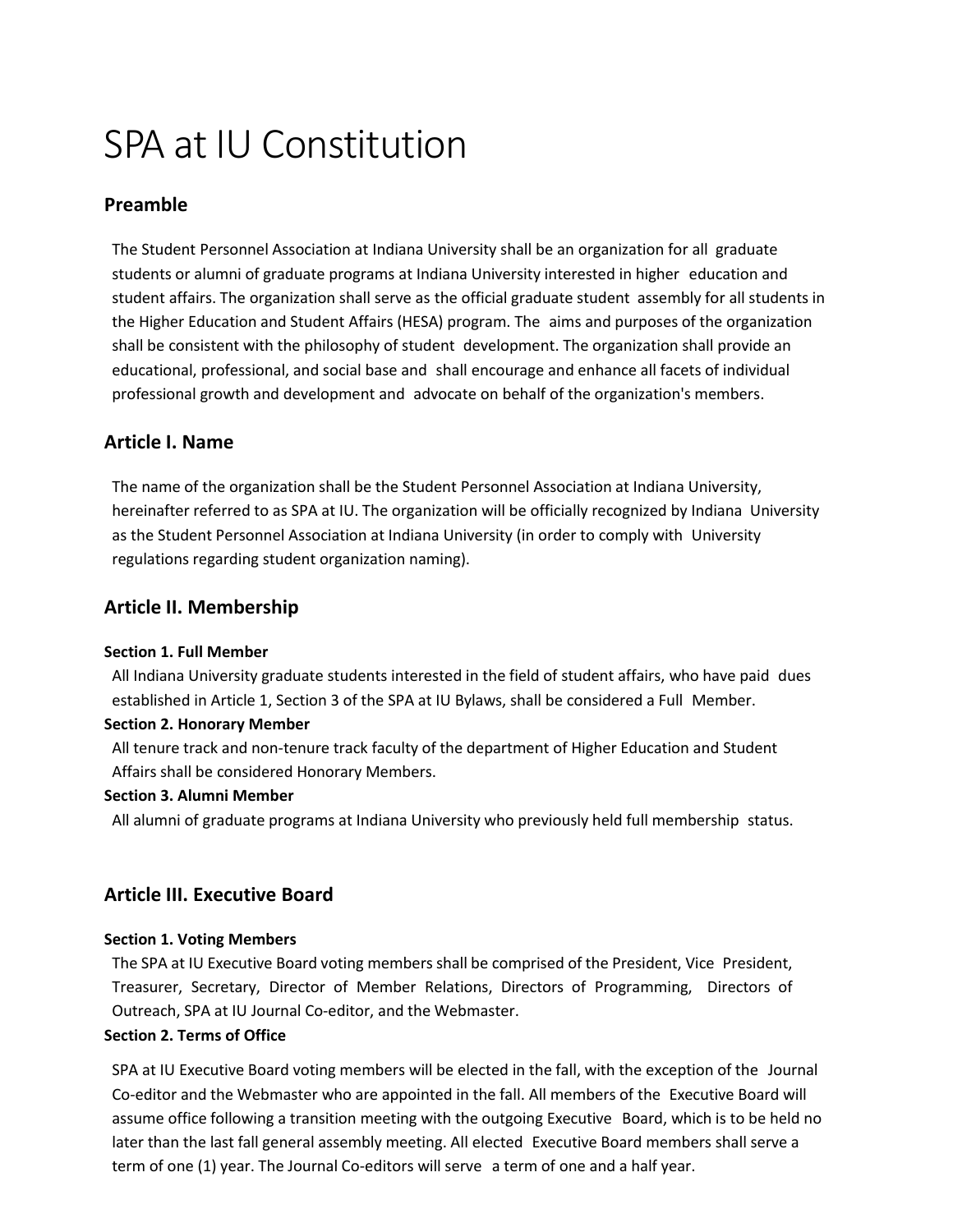### **Section 3. Eligibility**

All Executive Board members must be Full Members in good standing, in accordance with Article II, Section 1 of the SPA at IU Constitution, for the length of their term. Any member in good standing can run for any position. In addition to good standing, assistantship location stipulations exist for the following: Directors of Programming (two directors with one holding an assistantship in Bloomington and one holding an assistantship in Indianapolis) and Directors of Outreach (three directors with one holding an assistantship in Bloomington, one holding an assistantship in Indianapolis, and the other in either location.)

### **Section 4. Advisory Members**

A full-time, adjunct, or clinical faculty member of the department of Higher Education and Student Affairs (HESA) shall be appointed by the HESA department chair to serve as the official SPA at IU advisor. This individual will serve on the Executive Board in an advisory, non-voting capacity.

## **Article IV. Duties and Responsibilities of the Executive Board**

### **President**

- Attend, oversee, and coordinate all activities of SPA at IU, including all Executive Board and General Assembly meetings
- Create projects, ad hoc committees, and appoint committee chairs to further the business of SPA at IU
- Serve as a student representative to HESA faculty

### **Vice President**

- Assume all duties and responsibilities of the President should the President be unable to perform designated duties
- Coordinate the SPA at IU Executive Board elections and transitions each fall
- Plan, coordinate, and execute all aspects of the HESA Hooding ceremony in May

### **Treasurer**

- Responsible for all budgetary aspects of SPA at IU, including: operating budget, fundraising efforts, funds allocation, and membership dues collection
- Contact all potential members regarding membership each fall

### **Secretary**

- Coordinate efforts to notify membership of upcoming activities and distribute General Assembly minutes to members through maintenance of a master calendar
- Keep official records of all Executive Board and General Assembly minutes, as well as the official SPA at IU membership list
- Write and publish the HESA Handbill, serve as the SPA at IU Historian, and keep official records of all SPA at IU activities, meetings, and correspondence
- Appoint cohort member or assume responsibility of managing social media interactions related to upcoming events and advertisement
- Serve as the assessment coordinator for SPA at IU. Assess the HESA program and related activities including Outreach, Hooding, and Orientation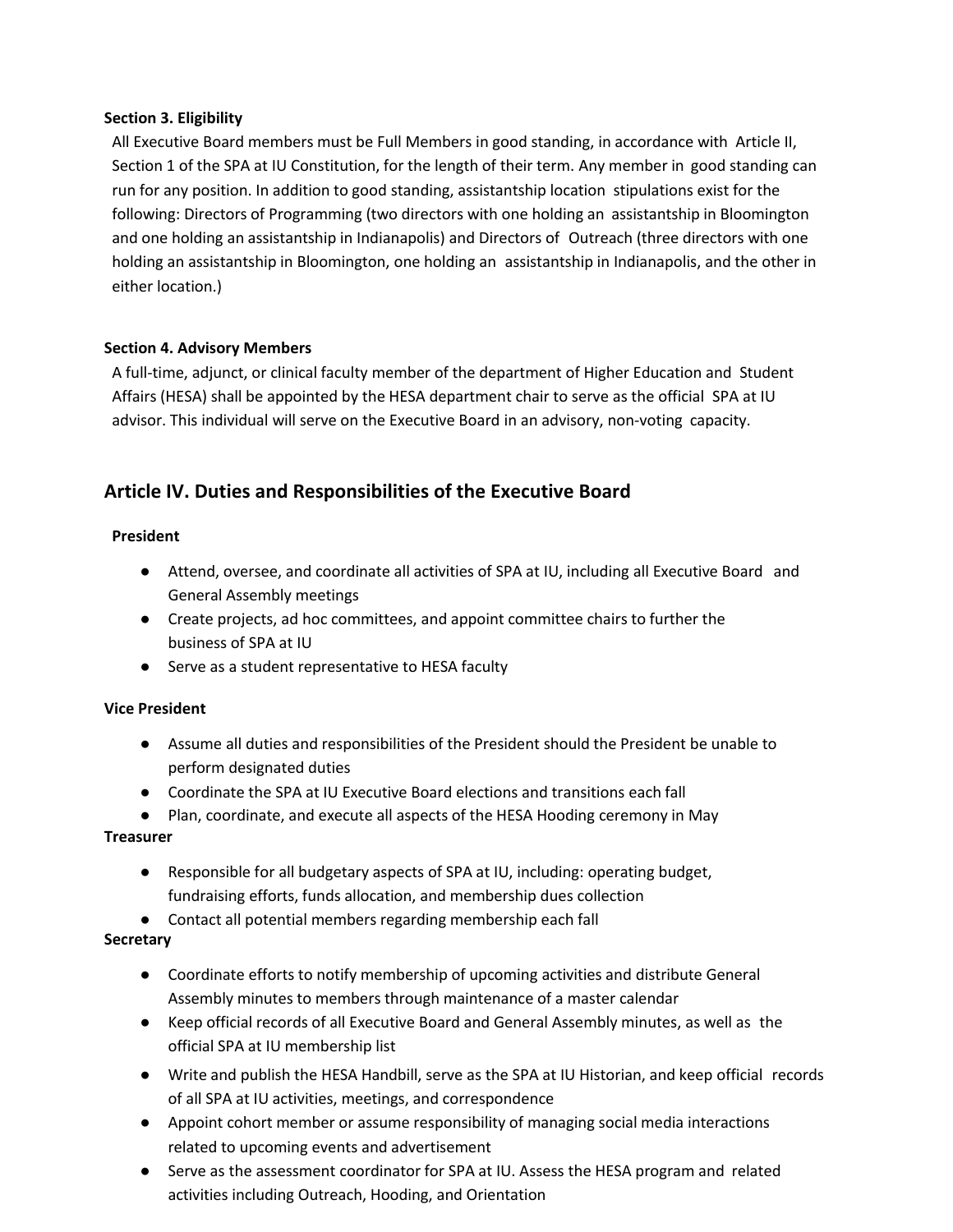### **Director of Member Relations**

- Serve as a liaison between new, returning, alumni members of SPA at IU and doctoral students
- Advise and implement the orientation (HESOL) and peer mentor (Buddies) programs
- Work with the Directors of Programming to plan and execute programming geared toward orientating students to their new environment at the beginning of each academic year, as well as connect current students to alumni and doctoral students

### **Directors of Programming**

- Organize programs that facilitate social opportunities and community engagement for the General Membership
- Assist with social aspects of major SPA at IU events (Hooding, Orientation, and Outreach)
- Coordinate all professional development activities of SPA at IU
- Facilitate attendance of members at regional and national conferences

### **Directors of Outreach**

- Coordinate and oversee all aspects of the Outreach Program, including subcommittee work and budget management
- Assist the HESA Master's program in the coordination of admissions and recruitment activities for Outreach weekends

### **Journal Co-Editor**

- Oversee the design, production, and electronic distribution of the SPA at IU Journal
- Facilitate SPA at IU Journal review board selection process and solicit SPA at IU Journal submissions
- Coordinate the selection and training of the Co-Editor during their first full year

### **Webmaster**

- Oversee design, implementation, and maintenance of the SPA at IU website
- In collaboration with the respective Executive Board members, coordinate online voting and HESA Outreach registration systems
- Deliver information on current events and important announcements relevant to HESA and SPA at IU
- Work with the institution's alumni office to obtain updated information
- Chair committee during busy season(s) of Webmaster duties

## **Article V. Meetings**

## **Section 1. Frequency**

The President shall have the power to call regular and special meetings for the Executive Board, Standing Committees, and the General Membership. There shall be a minimum of two Executive Board Meetings each semester, which are open only to members of the Executive Board, the advisor of SPA at IU, and special guests. There shall be a minimum of two (2) General Assembly Meetings open to all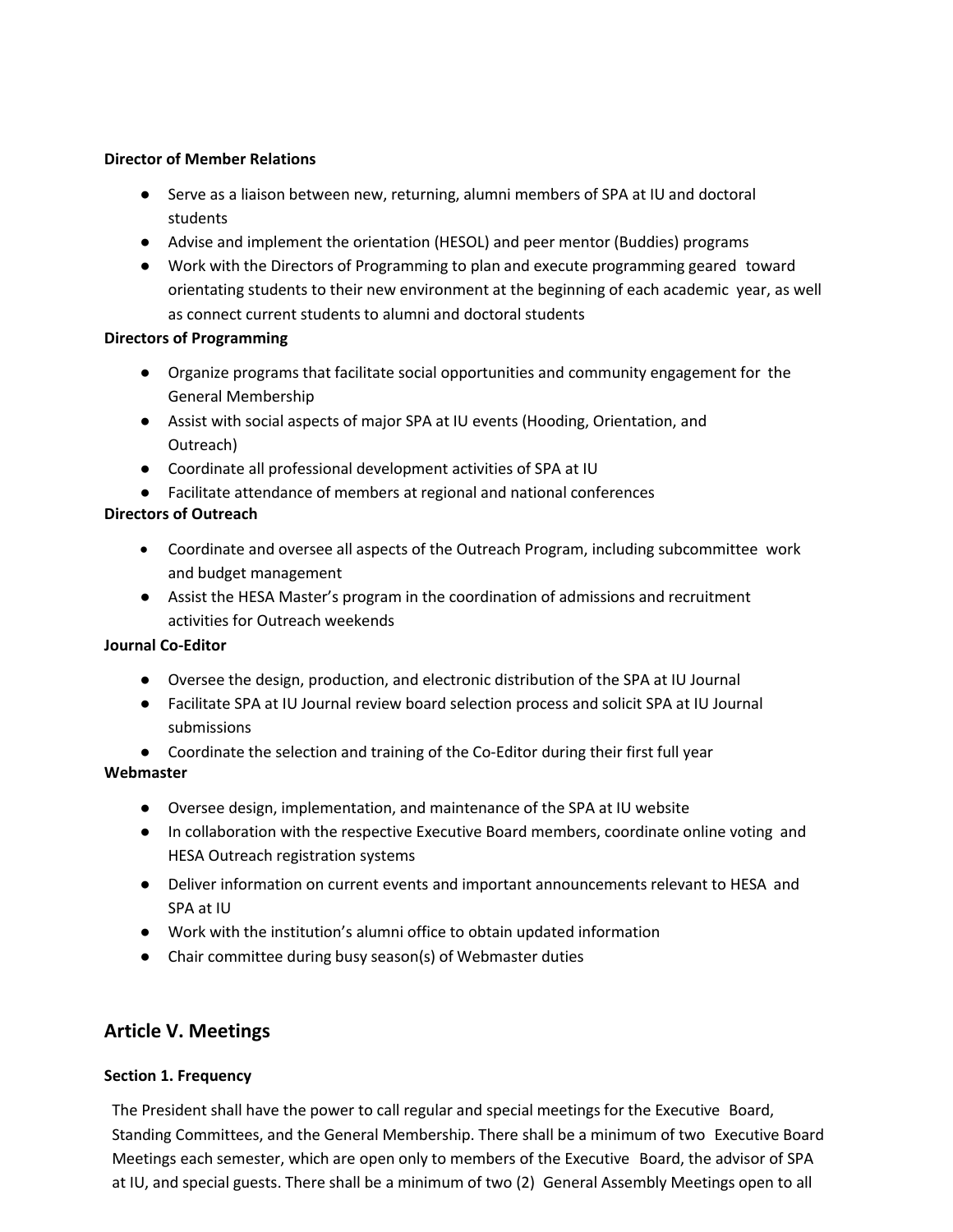Full Members. The Executive Board may invite people who are not members of the organization to attend the meetings in special circumstances.

### **Section 2. Parliamentary Authority**

The most recent edition of Robert's Rules of Order shall govern all meetings and special sessions of SPA at IU when the President of SPA at IU deems that they are applicable and that they are not inconsistent with the SPA at IU Constitution and Bylaws.

## **Article VI. Ratification of Constitutional Amendments**

### **Section 1. Voting Eligibility**

All Full Members, as stated in Article II, Section 1 of the Constitution, are eligible to vote on amendments to the constitution.

### **Section 2. Procedure**

All Full Members may propose an amendment to the Constitution. Notification of proposed amendments must be made public to all Full Members a minimum of two weeks prior to voting on the proposed amendment. Amendments must have a two-thirds majority vote of all Full Members who are present at amendment proceedings in order to pass. Absentee votes may be cast by a designee of the absent Full Member, if notification is given in writing to the President at least two days before Amendment proceedings. Amendments shall become effective immediately after passage.

## **Article VII. University Compliance**

**Section 1. Statement of University Compliance:** This organization shall comply with all Indiana University regulations, and local, state and federal laws.

**Section 2. Non-Hazing:** Hazing is strictly prohibited. Hazing shall be defined as any conduct which subjects another person, whether physically, mentally, emotionally, or psychologically, to anything that may endanger, abuse, degrade, or intimidate the person as a condition of association with a group or organization, regardless of the person's consent or lack of consent.

**Section 3. Personal Gain Clause:** This organization, if raising funds, shall ethically raise and distribute profits from organizational functions to either the organization or to members who provide a service that directly benefits the organization. Individual members may not receive compensation from for-profit companies if acting as a representative of a student organization.

**Section 4. Statement of Non-Discrimination:** Student Personnel Association at Indiana University allows any interested student to participate in, become a member of, and seek leadership positions in the organization without regard to arbitrary consideration of such characteristics as age, color, disability, ethnicity, gender, marital status, national origin, race, religion, sexual orientation, or veteran status.\*

\* *Under 20 U.S.C. 1681(a)(6)(A), social fraternities and sororities are exempt from Title IX discrimination prohibitions on the basis of sex with respect to their membership practices. The law recognizes that differentiated treatment based on sex for purposes of membership in a social fraternity or sorority is not*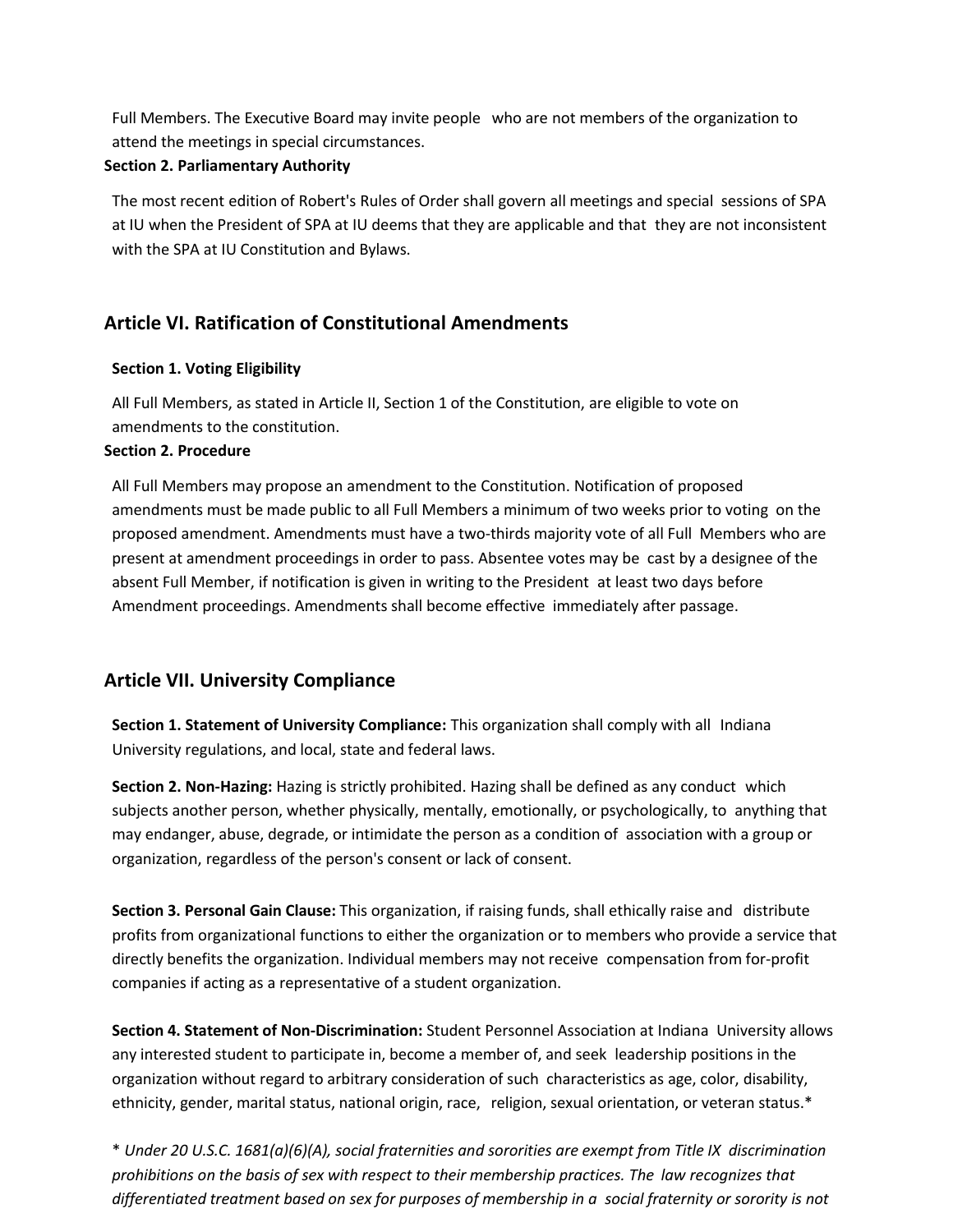*arbitrary or unlawful. Organizations in this category may remove "gender" from the non-discrimination statement in their constitution.*

**Section 5. Programs Involving Children:** This organization, when working with children, will be aware of and abide by the University's Programs Involving Children (PIC) Policy.

**Section 6. International Travel:** This organization, when traveling internationally, will coordinate their travel through the Office of Overseas Study.

## SPA at IU Bilaws

## **Article 1: Membership**

### **Section 1. Full Member's Right**

All Full members shall have the right to attend and vote at all General Assembly Meetings, serve on all SPA at IU committees, attend all SPA at IU programs and activities, place themselves in contention for elected office, and receive the SPA at IU Journal annually.

### **Section 2. Honorary Member's Rights**

All Honorary members shall have the right to attend all SPA at IU programs and activities and receive access to the annual SPA at IU Journal.

### **Section 3. Alumni Member's Rights**

All Alumni members shall have the right to attend all invited SPA at IU programs and activities. Furthermore, Alumni members' shall have access to the annual SPA at IU Journal.

### **Section 4. Dues**

Full Members shall pay a one-time membership fee to be established by the Executive Board and communicated no less than one (1) month prior to the first general assembly meeting. Dues shall be paid during the first semester of membership.

## **Article II. Election of Officers**

## **Section 1. Time**

The Executive Board offices for election during the fall semester shall be the President, Vice President, Secretary, Treasurer, Director of Programming, Director of Outreach, Director of Membership Relations, GPSG Representative and Director of Professional Development.

### **Section 2. Procedure**

The fall semester election timeline and procedures will be established by the Executive Board, no later than the first general assembly meeting. The timeline and procedures should be clearly advertised to all Full Members. Any Full Member may nominate another Full Member for office and Full Members may nominate themselves for an office. Those eligible to vote are members in good standing in accordance with Article II, Section 1 of the Constitution. Votes will be cast by secret ballot and counted by the President, Vice-President and Advisor.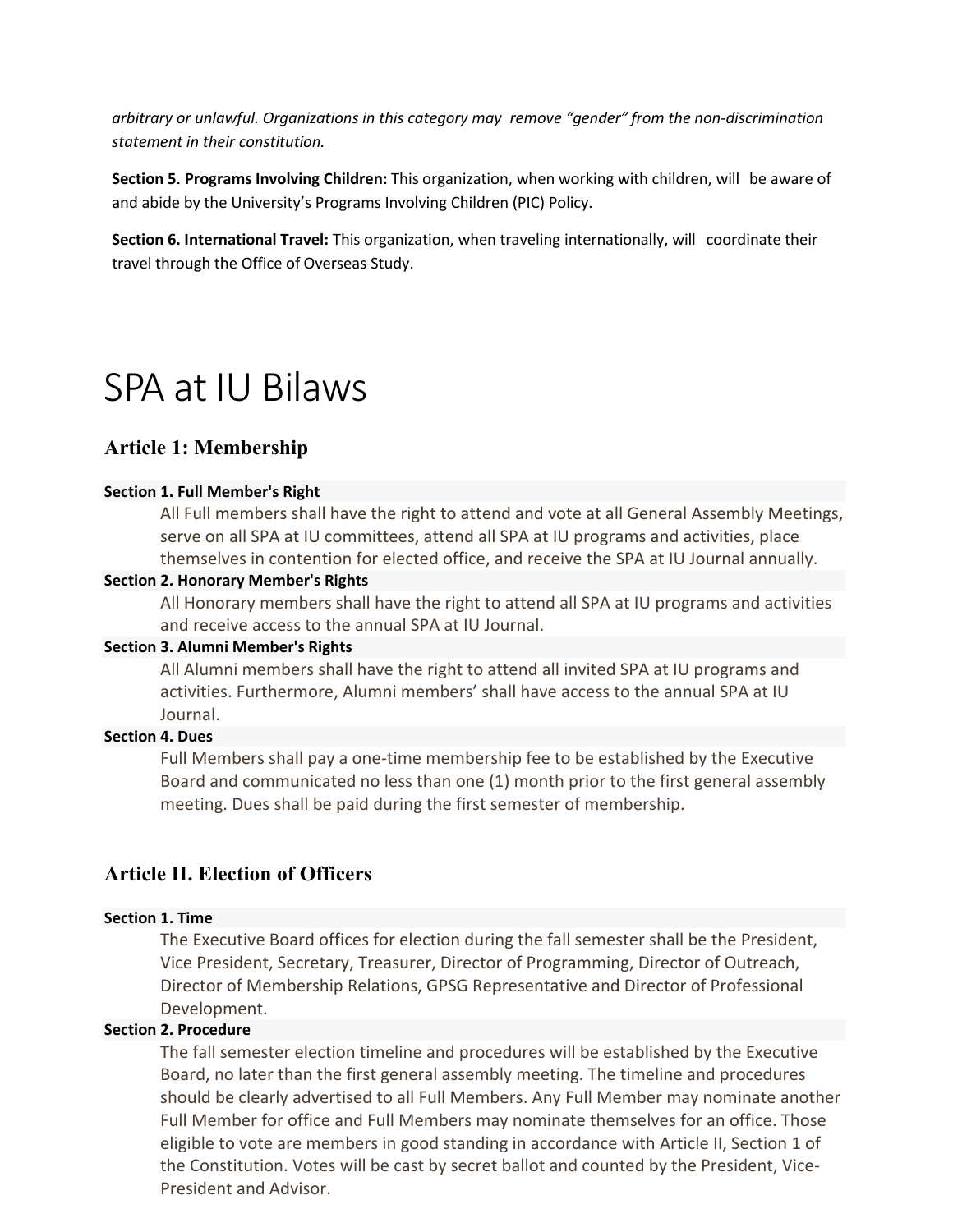### **Section 3. Resignations**

All resignations from the Executive Board shall be presented to the President of SPA at IU in writing. In the event of the President's resignation, the letter of resignation shall be given to the Vice President. The resignation shall be effective only after the Executive Board has recognized the resignation by a two-thirds majority vote. The vote on resignation shall occur no later than ten (10) days after the letter of resignation has been received by the properly designated board member.

### **Section 4. Vacancies**

Vacancies for all offices will be filled through Executive Board appointment.

### **Article III. Budget Policy**

#### **Section 1.**

All budget proposals will be due to the Treasurer at least two (2) weeks prior to the date of the event for which funds are being requested. Emergency requests can be approved at the discretion of the board if the proposal is time sensitive.

### **Section 2.**

The Treasurer shall present any budget proposals to the executive board in a meeting or via email and respond to the proposal if any clarification or adjustments are necessary.

The Executive Board will vote upon the proposal in person or electronically within three (3) business days of receiving the proposal. Approval will require a two-thirds majority vote by the Executive Board.

### **Section 3.**

The requesting individuals/committees will have the opportunity to address any concerns or adjustments proposed by the board prior to voting.

### **Section 4.**

The Treasurer shall present any passed budgetary proposals to the entire General Assembly at the next occurring meeting.

## **Article IV. Amendments**

### **Section 1. Procedure**

All Full members, as stated in Article II, Section 1 of the Constitution, may propose an amendment to these Bylaws. Notification of proposed amendment must be made public to all those eligible to vote a minimum of two (2) weeks prior to voting on the proposed amendment. Amendments must have a two-thirds majority vote of all those eligible and present to vote at amendment proceedings. Absentee votes may be cast by a designee of the absent Full Member if notification is given in writing to the President, at least two (2) days before Amendment proceedings. The proposed amendment shall become effective immediately after passage.

### **Section 2. Voting Eligibility**

All Full Members of SPA at IU, as stated in Article II, Section 1 of the Constitution, are eligible to vote on amendments to the Bylaws.

## **Article V. Ratification**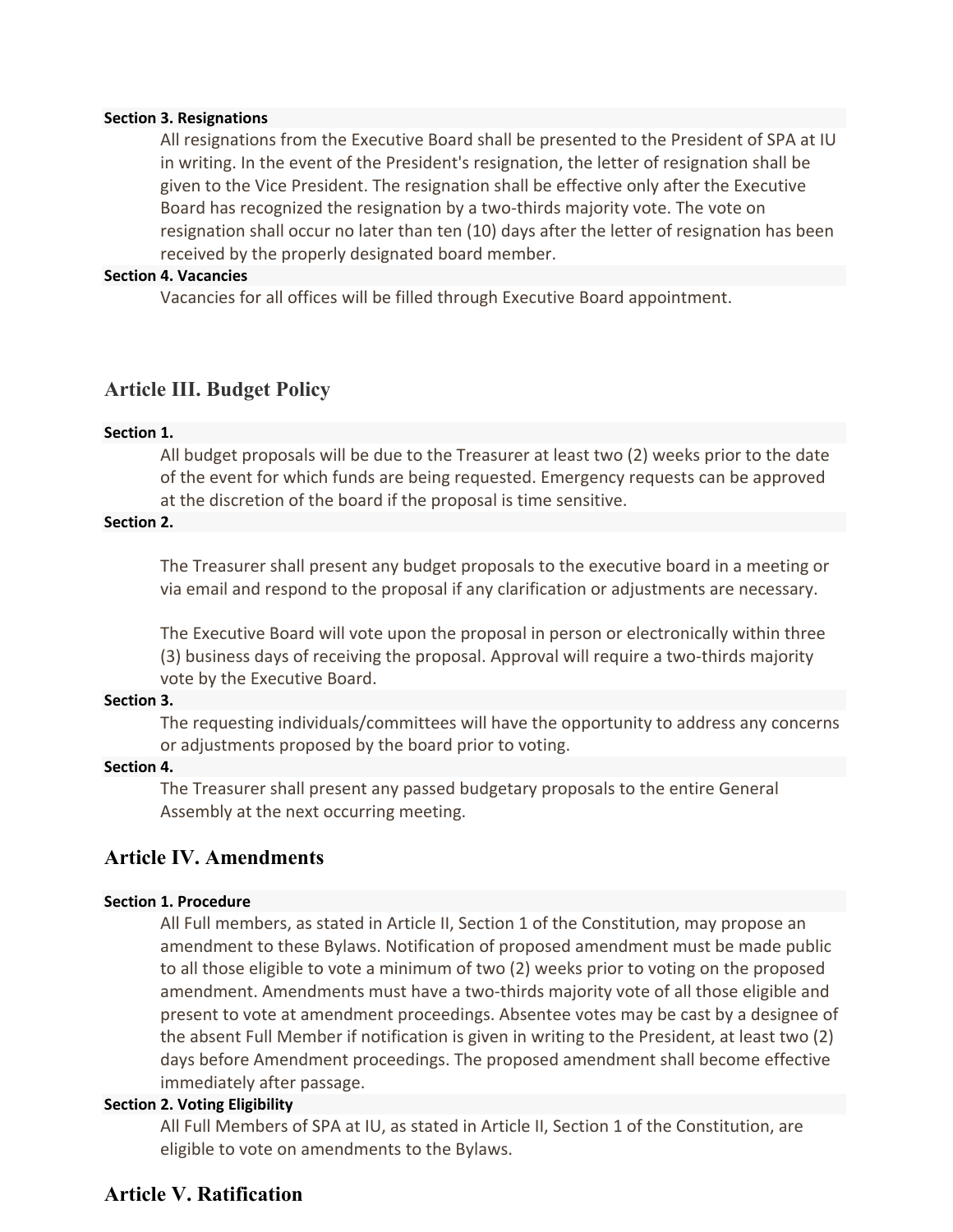### **Section 1. Voting Eligibility**

All Full Members, as stated in Article II, Section 1 of the Constitution, are eligible to vote on ratification of the Bylaws of the SPA at IU Constitution.

## **Section 2. Procedures**

The proposed bylaws shall be made available to the membership a minimum of two (2) weeks prior to voting. Discussion of and voting on the proposed bylaws shall take place at a ratification meeting. The ratification meeting shall be announced two (2) weeks prior to the meeting.

### **Section 3. Passage**

Ratification will require a two-thirds majority vote of all those present at ratification proceedings. Absentee votes may be cast by a designee of the absent Full Member if notification is given in writing to the President, at least two (2) days before ratification proceedings.

### **Section 4. Effective Date**

The newly ratified SPA at IU Constitution Bylaws shall be effective immediately following ratification proceeding.